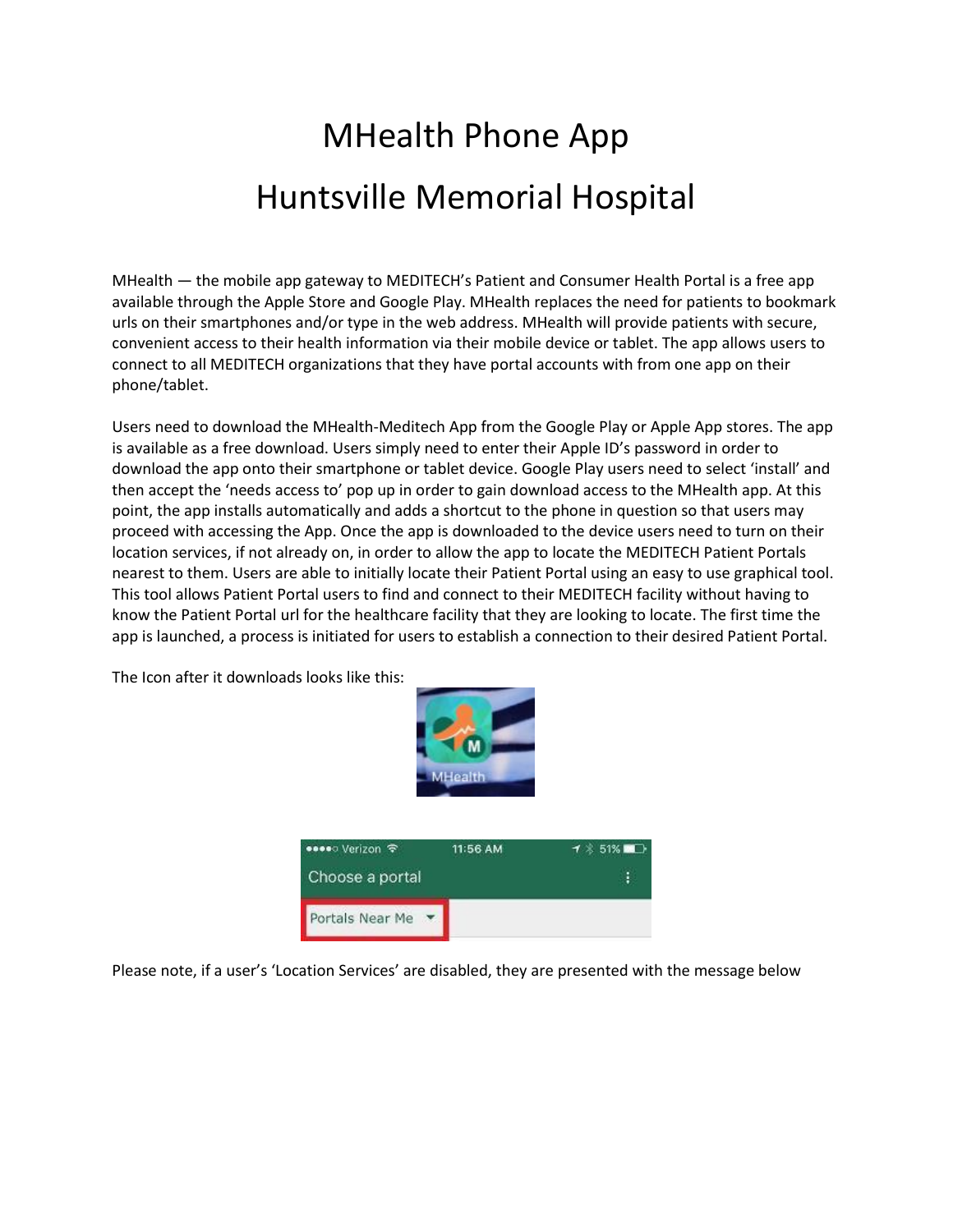

In addition to the Near Me option, users also have the ability to search for their portal by state, province, or by their recent portals.



You will pick your state or look for the Icon that has our Logo on it for Huntsville Memorial Hospital